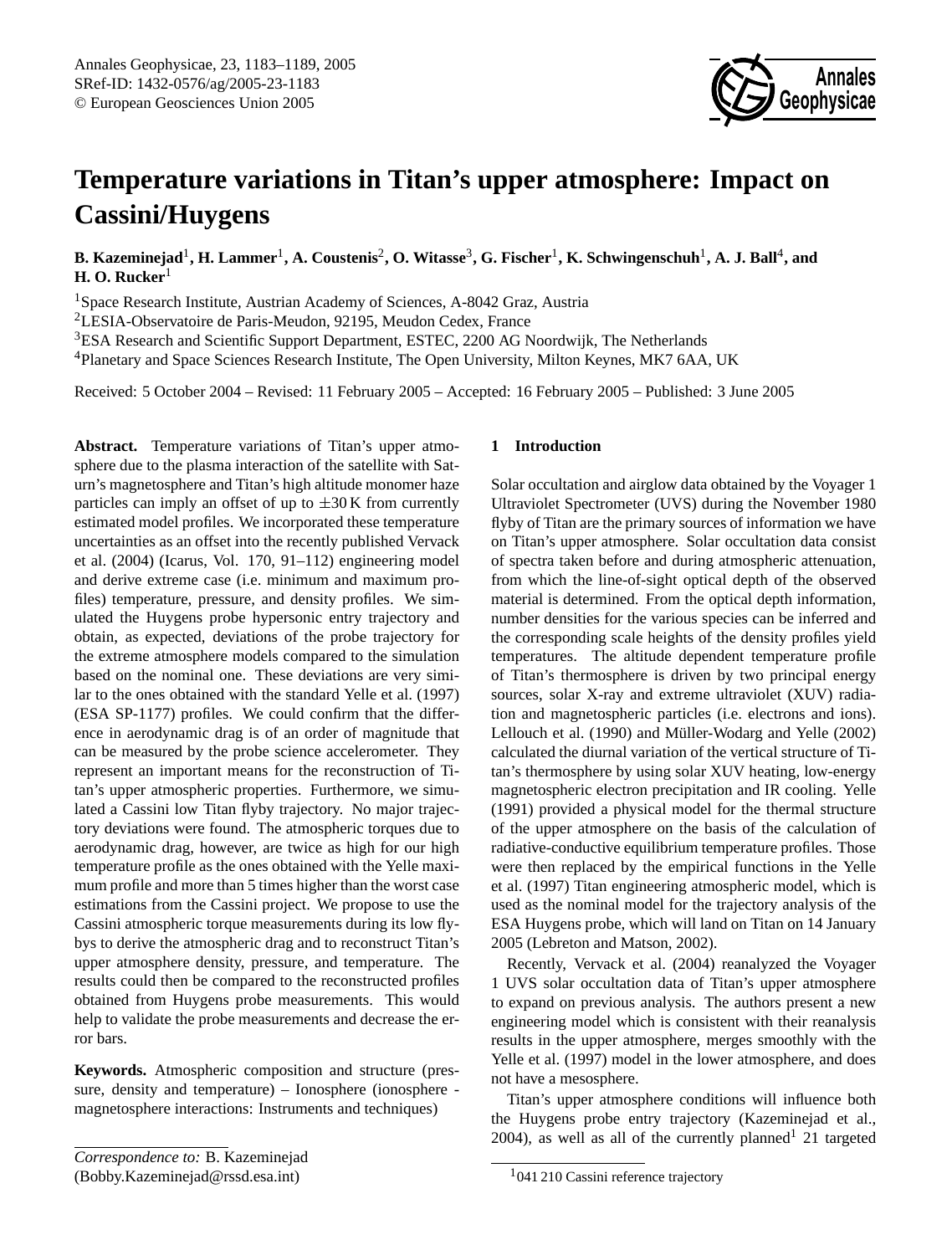

<span id="page-1-1"></span>**Fig. 1.** Voyager 1 Titan flyby and Cassini's first three orbits. The in  $\frac{6000 \text{ UTC}}{10.30 \text{ Saturn LT}}$ . The Voyager 1 flyby occured around  $\frac{6000 \text{ VTC}}{10.30 \text{ Saturn LT}}$ . 13:30 Saturn LT (12 November 1980). Cassini/Huygens data relay occurs on 14 January 2005 (around

Cassini low Titan flybys which go down to an altitude of  $\sim$ 1000 km (N. Strange, private communication). We evaluate the impact of temperature uncertainties in Titan's upper atmosphere on the atmospheric drag acting on both Huygens and Cassini. For the sake of simplicity we constrain ourselves to the Cassini T16 flyby on 22 July 2006. The aim of our investigation is to conclude whether the different temperature conditions in Titan's upper atmosphere cause major deviations on the Huygens and Cassini trajectories, and if not, to assess whether they are significant enough to be sensed by the onboard accelerometers.

upper atmosphere in Sect. [2](#page-1-0) and explain how we incorpo-We review the possible heating mechanisms in Titan's rated them into the existing atmosphere models (see Sect. [3\)](#page-2-0). We propose two new temperature and corresponding density profiles which are then ingested into our numerical simulations of the Huygens entry and Cassini flyby trajectories (see Sect. [4](#page-2-1) and Sect. [5,](#page-5-0) respectively).

#### <span id="page-1-0"></span>**2 Atmosphere heating mechanisms**

Titan's orbital radius of 20.2 Saturn radii is such that the satellite may be located in the solar wind, in Saturn's magnetosheath or its magnetosphere. In either of these cases different particle populations will be present and can act as sputtering agents and affect the upper atmospheric temperature profile. The present observational knowledge of Titan's atmospheric interaction with the surrounding plasma flow is based on the data from one single encounter of the Voyager 1 spacecraft in 1980. At that time Titan was located inside Saturn's magnetosphere (e.g. [Hartle et al.,](#page-6-7) [1982\)](#page-6-7). A loss rate of  $\sim$ 10<sup>24</sup> heavy N<sup>+</sup> or N<sup>+</sup>/H<sub>2</sub>CN<sup>+</sup> ions s<sup>-1</sup> has been estimated from the observations [\(Neubauer et al.,](#page-6-8) [1984\)](#page-6-8). A part of these escaping heavy atmospheric species form a nitrogen torus at Titan's orbit and contribute after ionization to Saturn's magnetospheric plasma environment. One has therefore two different incident particle populations: protons with energies of  $\sim$ 210 eV and N<sup>+</sup> ions with average energies of ∼2.9 keV [\(Neubauer et al.,](#page-6-8) [1984\)](#page-6-8) and when Titan is outside Saturn's magnetosphere, solar wind protons with energies on the order of ∼1 keV act as incident particles. Because Titan does not possess an intrinsic magnetic field, magnetospheric ions can penetrate below Titan's exobase where they act again as sputter agents [\(Lammer and Bauer,](#page-6-9) [1993;](#page-6-9) [She](#page-6-10)[matovich et al.,](#page-6-10) [2003\)](#page-6-10) and can contribute to the heating of the upper atmosphere.

[Lammer et al.](#page-6-11) [\(1998\)](#page-6-11), [Lammer and Bauer](#page-6-9) [\(1993\)](#page-6-9), and [She](#page-6-10)[matovich et al.](#page-6-10) [\(2003\)](#page-6-10) used the plasma parameters observed by the Voyager 1 flyby and showed that incident  $N^+$  ions are responsible for an atmospheric mass loss due to sputtering on the order of about  $0.4-7.0\times10^{26}$ s<sup>-1</sup>. The bulk of incoming energetic particles are deposited below the exobase at an altitude of ∼1000 km and change the character of Titan's up-per atmosphere [\(Lammer et al.,](#page-6-11) [1998\)](#page-6-11). Energetic  $N^+$  ions are absorbed above an altitude of 800 km and one can therefore neglect the cooling process due to nonlocal thermospheric equilibrium (NLTE) by minor constituents, which is considered as the main cooling process below 800 km [\(Friedson and](#page-5-1) [Yung,](#page-5-1) [1984\)](#page-5-1). [Lammer et al.](#page-6-11) [\(1998\)](#page-6-11) modelled the magnetospheric plasma heating and the resulting rise in temperature above 1000 km in Titan's upper atmosphere by solving a time-dependent heat equation and an estimation of temperature reduction by horizontal winds to the nightside caused by pressure gradients. Their model shows that sputtering induced heating of Titan's upper atmosphere by magnetospheric N<sup>+</sup> ions may cause a temperature effect up to  $\sim$ 30 K above 1000 km of altitude. It should be noted that the additional heating effects depend on the flux of penetrating ions, diffusion cross sections and Saturn's magnetopause location related to solar wind activity. If particle heating was also involved during the Voyager 1 flyby, the estimated temperature may be up to 30 K cooler compared to a situation when Titan is in the solar wind or the incident  $N^+$  flux changes along the orbit. On the other hand, higher  $N^+$  flux values may raise the temperature in Titan's upper atmosphere. Titan's orbital location during the first Cassini flybys (i.e. Ta, Tb) and during the Huygens mission (i.e. Tc) differs from that during the Voyager 1 flyby in 1980 (see Fig. [1\)](#page-1-1). One can therefore expect widely varying and different plasma conditions in the incident flow [\(Wolf and Neubauer,](#page-6-12) [1982\)](#page-6-12). These can result in different heating effects and imply different temperature and density profiles in the upper atmosphere.

An additional heat source in Titan's atmosphere is high altitude haze. Previous studies by Chassefière and Ca[bane](#page-5-2) [\(1995\)](#page-5-2) and [Lammer and Stumptner](#page-6-13) [\(1999\)](#page-6-13) showed that monomer haze particles absorb solar radiation, emit in the infrared, and are energetically linked to the surrounding gas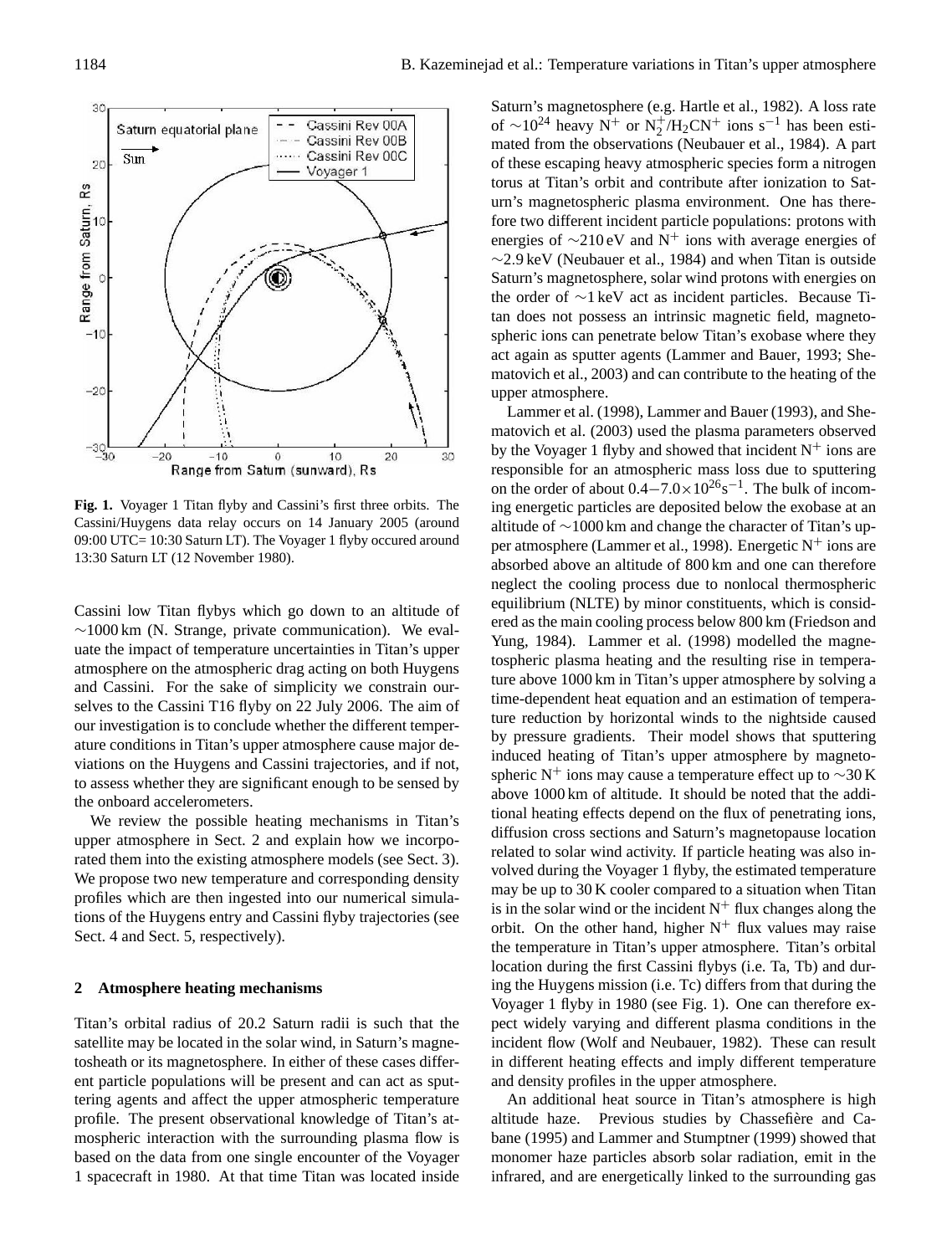by thermal conduction. These high altitude monomers may therefore affect Titan's thermosphere profile by up to 20 K in an altitude range from 500–800 km. This depends on the formation altitude of fluffy non-spherical aggregates, the monomer size, and their distribution.

#### <span id="page-2-0"></span>**3 Titan atmosphere engineering models**

Three atmosphere models are so far available for Titan. The LH90 model [\(Lellouch et al.,](#page-6-2) [1990;](#page-6-2) [Lellouch and Hunten,](#page-6-14) [1987\)](#page-6-14) is based on a reanalysis of the radio occultation measurements of [Lindal et al.](#page-6-15) [\(1983\)](#page-6-15) for the altitudes lower than 200 km. The Y97 model [\(Yelle et al.,](#page-6-1) [1997\)](#page-6-1) is also based on the radio occultation data from [Lindal et al.](#page-6-15) [\(1983\)](#page-6-15) but is further constrained by Voyager 1 IRIS measurements [\(Couste](#page-5-3)[nis et al.,](#page-5-3) [1989;](#page-5-3) [Coustenis and Bezard,](#page-5-4) [1995;](#page-5-4) [Lellouch et al.,](#page-6-16) [1989,](#page-6-16) [1990\)](#page-6-2) and, at altitudes above ∼1000 km, by the UVS solar occultation experiment from [Smith et al.](#page-6-17) [\(1982\)](#page-6-17) and [Strobel et al.](#page-6-18) [\(1992\)](#page-6-18). In order to predict the physical properties of Titan's atmosphere and provide an engineering model for the Huygens project mission analysis efforts, [Yelle et al.](#page-6-1) [\(1997\)](#page-6-1) considered the following three uncertainties: uncertainties in the analysis of the Voyager data, temporal and/or spatial (i.e. latitudinal) variations of the atmospheric structure and composition that would impact the atmosphere's temperature profile, and finally, variations in the surface pressure due to topography and/or weather systems. To take into account these three categories of uncertainties [Yelle et al.](#page-6-1) [\(1997\)](#page-6-1) provided three versions of the Y97 model: a recommended model, a model for maximum mass density, and a model for minimum mass density. Note that the minimum and maximum model have a temperature difference of roughly 30 K.

Recently, [Vervack et al.](#page-6-0) [\(2004\)](#page-6-0) reanalyzed the Voyager 1 UVS solar occultations by Titan to expand upon previous analysis and to resolve inconsistencies that have been noted in the scientific literature. The proposed V04 engineering atmosphere model assumes an atmosphere composed of  $N_2$ and CH<sup>4</sup> and is well-mixed at all altitudes (i.e. no diffusive separation). Below the reference "surface" level at 330 km, the V04 model is identical to the Y97 model. The most striking difference with respect to the Y97 model is the lack of a mesosphere. [Vervack et al.](#page-6-0) [\(2004\)](#page-6-0) provides two temperature profiles, one based on the UVS ingress and the other on the UVS egress occultation data. We adopted the simple engineering equation of [Vervack et al.](#page-6-0) [\(2004\)](#page-6-0) to simulate the V04 ingress temperature profile. Furthermore we introduced a minimum and maximum V04 profile with a constant temperature offset of  $\pm 30$  K to take into account the possible heating effects by magnetospheric  $N^+$  ions and high altitude haze (see Sect. [2\)](#page-1-0) and to join the minimum and maximum Y97 profiles below 330 km. The upper panel of Fig. [2](#page-2-2) depicts the temperature profiles of the three Y97 profiles and the corresponding V04 (ingress) profiles. The shaded areas show regions where the V04 temperature profiles exceed the envelope of the Y97 minimum and maximum profiles. The lower



<span id="page-2-2"></span><sup>Of</sup> Fig. 2. Comparison of the Y97 and the V04 temperature (upper panel) and density (lower panel) profiles. The profiles merge at an er altitude of 330 km, as depicted by the horizontal line. The shaded areas in the upper panel correspond to the areas where the V04 temperature values exceed the Y97 minimum and maximum profiles.

files. One can see that the different thermosphere gradient panel of Fig. [2](#page-2-2) shows the corresponding derived density proand the lower V04 temperatures at 1300 km implies higher densities for the V04 model compared to the Y97 profiles. In the subsequent sections we will apply the three versions of the V04 model to our trajectory simulations of both the Huygens probe during its entry phase and Cassini during its low flyby on T3.

## <span id="page-2-1"></span>**4 Huygens entry simulations**

The Huygens probe entry trajectory spans from the defined interface altitude of ∼1270 km down to the initiation of the parachute sequence at nominally ∼158 km. During this phase the probe is protected from the atmospheric induced radiative and convective heat fluxes by a 2.7-m diameter front heat shield as it decelerates from about Mach 22.5 to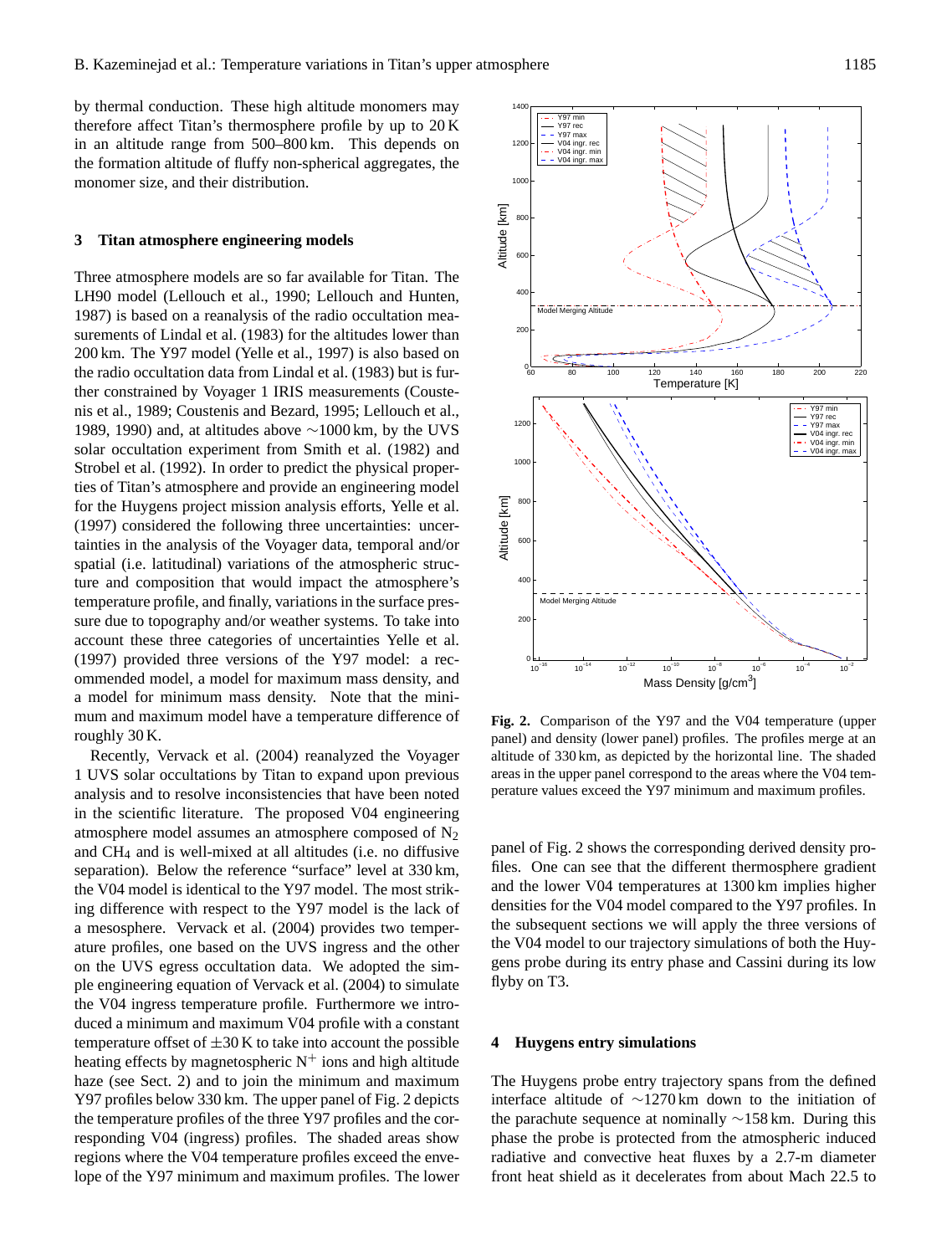

<span id="page-3-0"></span>**Fig. 3.** Upper panel: difference in altitude between the Huygens trajectory simulations using the V04 minimum and maximum density profiles with respect to the V04 nominal one. Lower panel: difference in probe aerodynamic drag (expressed in Earth gravity units) for the upper part of the entry phase.

Mach 1.5 in just under five minutes [\(Clausen et al.,](#page-5-5) [2002\)](#page-5-5). Detailed simulations of the Huygens entry and descent trajectory were recently published by [Kazeminejad et al.](#page-6-6) [\(2004\)](#page-6-6) which are entirely based on the Y97 atmosphere model. The authors consider extreme case scenarios of parameters that drive the entry and descent mission sequence. The most important are the Titan atmosphere model in its three versions, i.e. minimum, recommended and maximum model, the probe entry angle  $\gamma = -(65 \pm 3)^{\circ}$ , and the entry and descent drag coefficient with a  $1\sigma$  error of 5%. As our aim was to evaluate the impact of different atmosphere models on the probe trajectory, we constrained ourselves to the nominal entry conditions (i.e.  $\gamma = -65^\circ$ ) and drag coefficients.

Our first goal was to simulate the probe entry trajectory using the V04 maximum density profile (this is the only one that exceeds the Y97 maximum envelope, as shown in the lower panel of Fig. [2\)](#page-2-2) and to compare it to the corresponding trajectory based on the Y97 maximum profile. Our results show that the higher V04 density profile implies a minor trajectory deviation (up to ∼0.67 km at an altitude of 340 km) with respect to the Y97 (maximum) simulation. This corresponds to a delay of ∼0.18 s in the probe parachute sequence initiation time, which is defined as  $T_0$ . Note that  $T_0$  is scheduled exactly 6.375 s after the detection of the limit deceleration of 10 m s<sup> $-2$ </sup> on the trailing edge of the deceleration pulse.

Our second goal was to evaluate the aerodynamic drag forces and corresponding trajectories using the V04 minimum and maximum model and to compare them to the corresponding values obtained from the V04 nominal model. The upper panel of Fig. [3](#page-3-0) shows the altitude residuals (i.e. difference between the min/max and the nominal V04 model) vs. the nominal trajectory altitude profile. One can see that the different densities of the two extreme profiles produce a deviation of up to ∼50 km for the minimum and ∼30 km for the maximum V04 profile. The nominal  $T_0$  time for the V04 model is 4.57 min past interface epoch (the defined epoch at which the probe is at an altitude of 1270 km) and occurs at an altitude of ∼158 km. These values correspond very well to the corresponding values published for the Y97 model by [Kazeminejad et al.](#page-6-6) [\(2004\)](#page-6-6). The V04 extreme models introduce time shifts (with respect to the nominal epoch) to the parachute sequence starting time ( $T_0$ ) of ~+4.4 s for the minimum ( $T_0$  occurs at ∼133.9 km altitude) and −12.4 s ( $T_0$  occurs at ∼185.4 km altitude) for the maximum model.

The lower panel of Fig. [3](#page-3-0) depicts the differences in aerodynamic drag for the minimum and maximum V04 density profiles with respect to the nominal V04 profile.

The Huygens Atmospheric Structure Instrument (HASI) [\(Fulchignoni et al.,](#page-5-6) [2002\)](#page-5-6) comprises one servo and one piezo accelerometer, which are aligned to the principal axes of the probe. The HASI accelerometers will be the only scientific instrument switched on during the high speed entry phase, which is characterized by a very wide range of accelerations from the limiting resolution of around  $0.3 \mu$ g up to a maximum of more than 12 g. The effective sampling rate will be 3.125 Hz [\(Zarnecki et al.,](#page-6-19) [2004\)](#page-6-19). Assuming a probe entry mass of 320 kg, a free molecular flow drag coefficient of  $C_D$ =2.09 (Thierry Blanquaert (ESA/ESTEC), private communication), and a crosssectional area of  $A=5.73 \text{ m}^2$  [\(Clausen et al.,](#page-5-5) [2002\)](#page-5-5) one obtains a limit density of  $\rho \sim 4.2834 \times 10^{-15}$  g/cm<sup>3</sup>. This limit is shown as a vertical line, together with the V04 and Y97 density profiles, in Fig. [4.](#page-4-0) One can see that the density detection limit is at an altitude of ∼1050 and 1100 km for the Y97 and V04 minimum density profiles respectively. For the recommended version the detection altitude is even higher than 1350 km. The limit altitude is for all three versions of the V04 and the Y97 models above the altitude range where temperature variations due to plasma interaction are expected to take place (see Sect. [2\)](#page-1-0).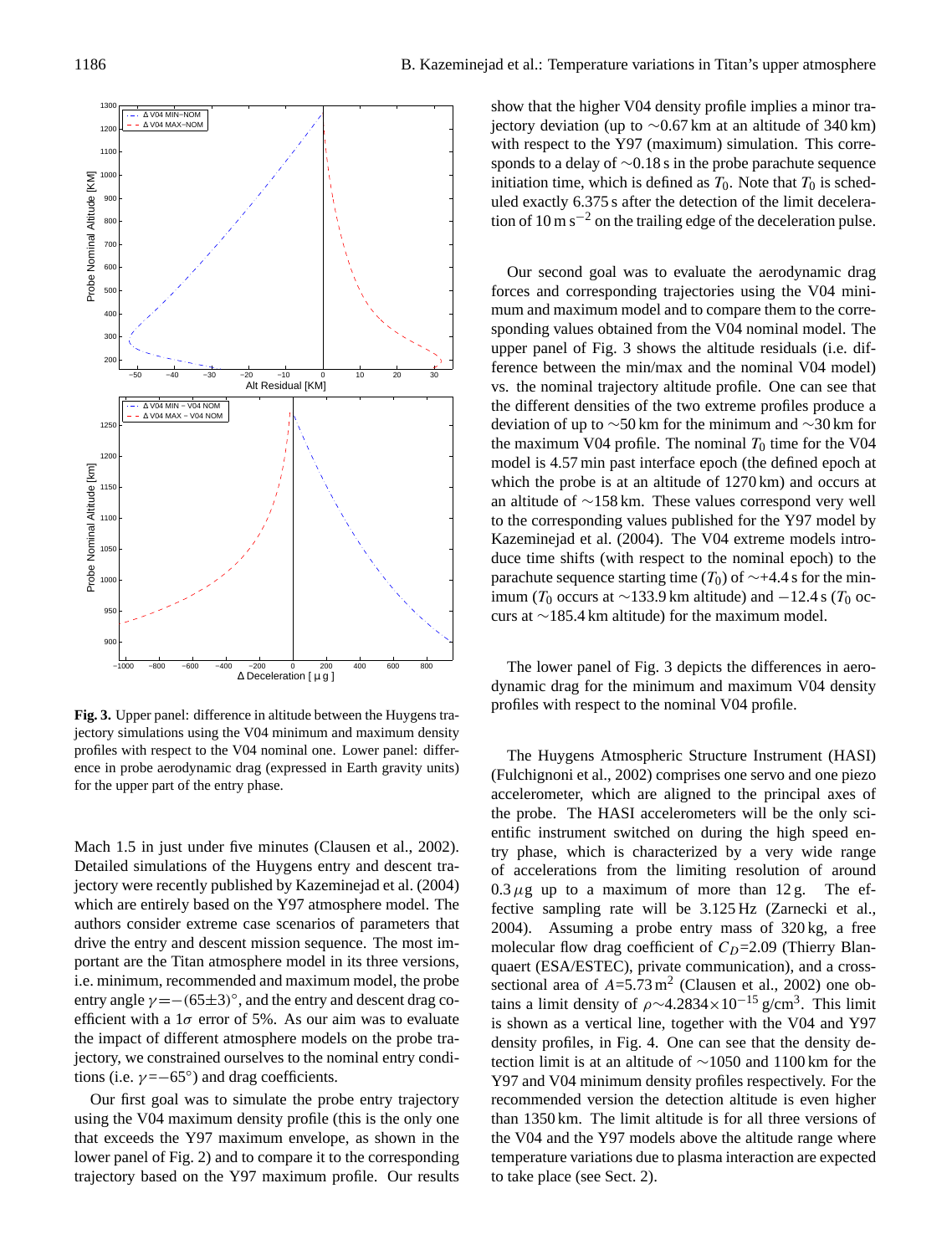## **5 Cassini low Titan flyby simulation**

The Huygens probe mission occured during the Cassini Tc flyby at an altitude of 60,000 km on 14 January 2005. In the 040 622 reference trajectory (the baseline trajectory at the time this study was initiated) the subsequent flyby (i.e. T3) on 15 February 2005 had a planned altitude of only 1000 km, which would have navigated Cassini through the upper layers of Titan's atmosphere [\(Strange,](#page-6-20) [2002,](#page-6-20) and private communication). Our initial low altitude flyby study was therefore done for the T3 flyby.

By the time the review comments were sent to the authors, two new reference trajectories had, in the meantime, been provided by the Cassini Navigation team, i.e. the 041 001 and the 041 001 reference trajectories [\(Strange,](#page-6-21) [2005\)](#page-6-21). The release of the 041 001 trajectory was motivated by concerns that uncertainties in the Iapetus  $GM$  would cause risk to the Huygens probe mission (the distance of the probe's Iapetus flyby was therefore increased from 62 282 km to 121 128 km). This was done by lowering Tb from 2197 km to 1200 km and raising T3 from 1000 km to 1577 km. During the Ta flyby, Cassini experienced a higher thruster duty cycle than expected and due to concerns of spacecraft tumbling at low altitudes the first two 950 km flybys (T5 and T7) were raised. The first 950 km targeted flyby in the 041 210 trajectory is currently T16 on 22 July 2006; see Table 1 in [Strange](#page-6-21) [\(2005\)](#page-6-21).

The aerodynamic drag that Cassini will experience from Titan's upper atmosphere will have to be compensated for by the spacecraft attitude and articulation control subsystem (AACS), in order to avoid Cassini tumbling out of control. The per-axis atmospheric torque  $M_a$  acting on the spacecraft can be derived from [\(Lee,](#page-6-22) [2002\)](#page-6-22)

<span id="page-4-5"></span>
$$
M_a = \frac{1}{2} C_D \, \rho \, V_{rel}^2 \, A \, (cp - cm), \tag{1}
$$

where  $C_D$  is the drag coefficient which was estimated for the Cassini spacecraft in a free molecular flow field as  $C_D=2.1\pm0.1$  [\(Lee,](#page-6-23) [2004\)](#page-6-23).  $\rho$  is the atmospheric density and  $V_{rel}$  is the spacecraft relative velocity with respect to Titan's atmosphere (taking into account the planet's rotation and an assumed constant velocity of 140 m/s for Titan's high altitude prograde winds). A  $(cp-cm)$  is the product of the projected area and offset of the center of pressure with respect to the center of mass. The cp−cm depends on the orientation of the spacecraft during the flyby and can take the following values about the Y-axis and Z-axis, depending on the spacecraft orientation:  $0.829$  $0.829$  $0.829$  and  $0.985$  m for ORS<sup>2</sup> to Titan and INMS<sup>[3](#page-4-2)</sup> along ram orientation (BMX configuration), 1.113 and  $0.140$  $0.140$  $0.140$  m for ORS to Titan and  $HGA<sup>4</sup>$  along ram orientation (BMZ configuration), and 0.829 and 0.985 m for HGA to Titan and spacecraft +Y-axis perpendicular to ram direction (BMX configuration), respectively. The projected area



<span id="page-4-0"></span>**Fig. 4.** HASI servo accelerometer detection limit for the three versions of the V04 and the Y97 atmosphere profiles. The vertical line shows the density detection limit of the HASI-ACC servo accelerometer.

was assumed as  $A=16.396 \text{ m}^2$  for the BMX and  $A=15.48 \text{ m}^2$ for the BMZ configuration [\(Price,](#page-6-24) [1992\)](#page-6-24).

We numerically integrated Cassini's T16 flyby trajectory using initial conditions from the Cassini reference trajectory kernel<sup>[5](#page-4-4)</sup>. Our simulation included gravitational forces from Saturn, Titan and the Sun, as well as aerodynamic drag from the V04 and Y97 minimum, recommended, and maximum density profiles. We used a spacecraft mass of 2986.8 kg, according to [Seal](#page-6-25) [\(2001\)](#page-6-25). From the integrated spacecraft velocity vector we derived the per-axis atmospheric torque acting about Cassini's Z- and Y-axis for the BMX configuration. As expected we obtained the maximum torque at an altitude of 1000 km for the V04 maximum model with values of ∼4.5 Nm and ∼5.4 Nm, respectively, about the Y- and Z-axis. Figure [5](#page-5-0) summarizes the Z-axis torque profiles for the various atmosphere models. One can see that the V04 torque values are more than twice as high as the Y97 results. Comparing our results with the Cassini AACS worst case estimations from [Lee](#page-6-26) [\(2000\)](#page-6-26) and [Lee](#page-6-22) [\(2002\)](#page-6-22) we see that our worst case estimations are more than 5 times higher for the V04 maximum profile and more than 2.5 times higher for the Y97 maximum profile. Our simulations also showed that the V04 maximum atmosphere implies a minor (up to  $\sim$ 150 m) deviation of Cassini's trajectory from the reference trajectory (which does not take into account any aerodynamic drag).

Equation [\(1\)](#page-4-5) provides a means to infer the atmospheric density (and with the assumption of hydrostatic equilibrium the pressure and temperature profiles) from the measured torque according to Eq. [\(1\)](#page-4-5). This was done for the Ta flyby when the Cassini spacecraft experienced a higher thruster duty cycle than expected [\(Lee,](#page-6-23) [2004\)](#page-6-23). The inferred density profile was considerably larger than the one derived from

<sup>2</sup>Optical Remote Sensing Pallet

<span id="page-4-1"></span><sup>&</sup>lt;sup>3</sup>Ion and Neutral Mass Spectrometer

<span id="page-4-3"></span><span id="page-4-2"></span><sup>&</sup>lt;sup>4</sup>High Gain Antenna

<span id="page-4-4"></span><sup>5</sup>NAIF trajectory kernel: 041210AP SCPSE 04329 08189.bsp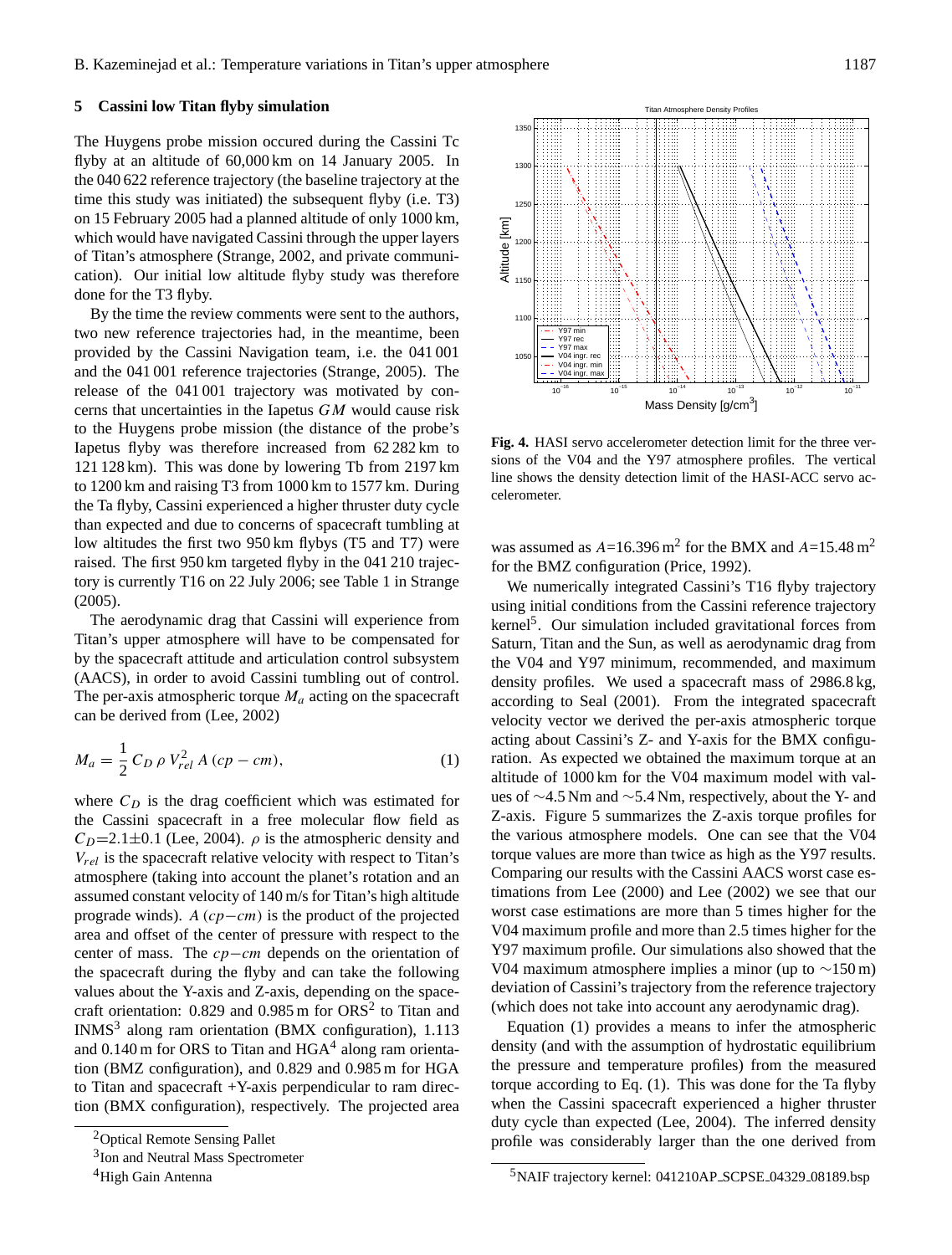

<span id="page-5-0"></span>**Fig. 5.** Simulated atmospheric torque about Cassini Z-axis during  $\epsilon$ T16 low altitude flyby on 22 July 2006, 00:25:27 UTC (041 210  $\epsilon_{\text{cm}}$ and maximum density profiles; assumptions: projected area = 16.396 m<sup>2</sup> , CD=2.2, cp-c<sup>m</sup> distance reference trajectory) for the Y97 and V04 recommended, minimum,  $m^2$ ,  $C_D$ =2.2,  $c_p$ - $c_m$  distance=0.985 m, BMX configuration. and maximum density profiles; assumptions: projected area=16.396

orbiter instrument measurements such as the Ion and Neutral Mass Spectrometer (INMS). The uncertainty of the AACS inferred atmosphere density profile stems mainly from the combination of uncertainties of the drag coefficient  $C_D$ , the location of the center of pressure and mass, and the projected spacecraft area. From those the error on the reconstructed density profile was estimated by [Lee](#page-6-23) [\(2004\)](#page-6-23) to be in the range of 15–20%.

# **6 Concluding remarks**

V04 model and introduced two extreme profiles with a con-Titan's upper atmosphere temperature profile is not only shaped by solar XUV radiation and magnetospheric electrons but can also be influenced by magnetospheric  $N^+$  ions and high altitude monomer haze particles. We have incorporated these heating effects as temperature uncertainties into the stant temperature offset from the nominal (published) one. We then derived corresponding density profiles and used them in our numerical trajectory simulation for both the Huygens entry trajectory and the Cassini low flyby trajectory at T16.

Our simulations show that the upper atmospheric temperature profiles will have an impact on the upper altitude limit at which the HASI servo accelerometer will be able to detect the atmosphere. This upper altitude limit can range from more than 1350 km down to only 1050 km. The two extreme temperature profiles that were considered in our study leave a clear signature in both the integrated probe entry phase trajectory, as well as the aerodynamic drag force which will be measured by the HASI instrument aboard Huygens. Those measurements will be used to reconstruct the upper atmospheric properties of Titan and are therefore an important means to study the outlined atmospheric heating processes. One has to keep in mind, however, that this inversion depends on input parameters like the probe drag coefficient (currently with an uncertainty of 5%), the atmospheric composition (this will only be measured during the probe descent phase), and the probe attitude (i.e. the angle-of-attack). A comparison of probe results with corresponding results as derived from Cassini instruments is therefore very important.

Our simulation results for the Cassini T16 low flyby provided us with a fairly accurate estimation of the atmospheric torque on the Cassini spacecraft. We obtained torque values for the Cassini Z-, and Y-axis that are twice as high for the newly introduced V04 maximum profile with respect to the Y97 corresponding model, and 4 times as high as the worst case estimation from [Lee](#page-6-26) [\(2000\)](#page-6-26) and [Lee](#page-6-22) [\(2002\)](#page-6-22).

We point out the possibility to infer an atmospheric density profile of Titan's upper atmosphere from the measured Cassini torque values, which will be provided by the AACS subsystem. This method was applied for the Cassini Ta flyby torque measurements and provided density profiles with a non negligible error bar (i.e. on the order of magnitude of  $\pm 15$ %, due to the uncertainties of input parameters) [\(Lee,](#page-6-23) [2004\)](#page-6-23). We still encourage to apply this method to future Titan low flyby trajectories. This would not only provide additional density, pressure, and temperature profiles to validate the Huygens and INMS results but also complementary profiles, which could help to reveal the latitudinal and diurnal behaviours of Titan's upper atmospheric temperatures.

*Acknowledgements.* This study was supported by the International Space Science Institute (ISSI) and carried out in the frame of the ISSI Team "Titan a planetary scale laboratory in the year 2004". The authors also thank the European Space Agency's Research and Scientific Support Department for support via the Huygens project.

Topical Editor U.-P. Hoppe thanks I. Müller-Wodarg and another referee for their help in evaluating this paper.

#### **References**

- <span id="page-5-2"></span>Chassefière, E. and Cabane, M.: Two formation regions for Titan's hazes: indirect clues and possible synthesis mechanisms, Planet. Space Sci., 43, 91–103, 1995.
- <span id="page-5-5"></span>Clausen, K. C., Hassan, H., Verdant, M., Couzin, P., Huttin, G., Brisson, M., Sollazzo, C., and Lebreton, J.-P.: The Huygens Probe System Design, Space Sci. R., 104, 155–189, 2002.
- <span id="page-5-4"></span>Coustenis, A. and Bezard, B.: Titan's atmosphere from Voyager infrared observations. IV: Latitudinal variations of temperature and composition, Icarus, 115, 126–140, 1995.
- <span id="page-5-3"></span>Coustenis, A., Bezard, B., and Gautier, D.: Titan's atmosphere from Voyager infrared observations. I - The gas composition of Titan's equatorial region, Icarus, 80, 54–76, 1989.
- <span id="page-5-1"></span>Friedson, A. J. and Yung, Y. L.: The thermosphere of Titan, J. Geophys. Res., 89, 85–90, 1984.
- <span id="page-5-6"></span>Fulchignoni, M., Ferri, F., Angrilli, F., Bar-Nun, A., Barucci, M. A., Bianchini, G., Borucki, W., Coradini, M., Coustenis, A., Falkner, P., Flamini, E., Grard, R., Hamelin, M., Harri, A. M., Leppelmeier, G. W., Lopez-Moreno, J. J., McDonnell, J. A. M., McKay, C. P., Neubauer, F. H., Pedersen, A., Picardi, G., Pirronello, V., Rodrigo, R., Schwingenschuh, K., Seiff, A., Sved-